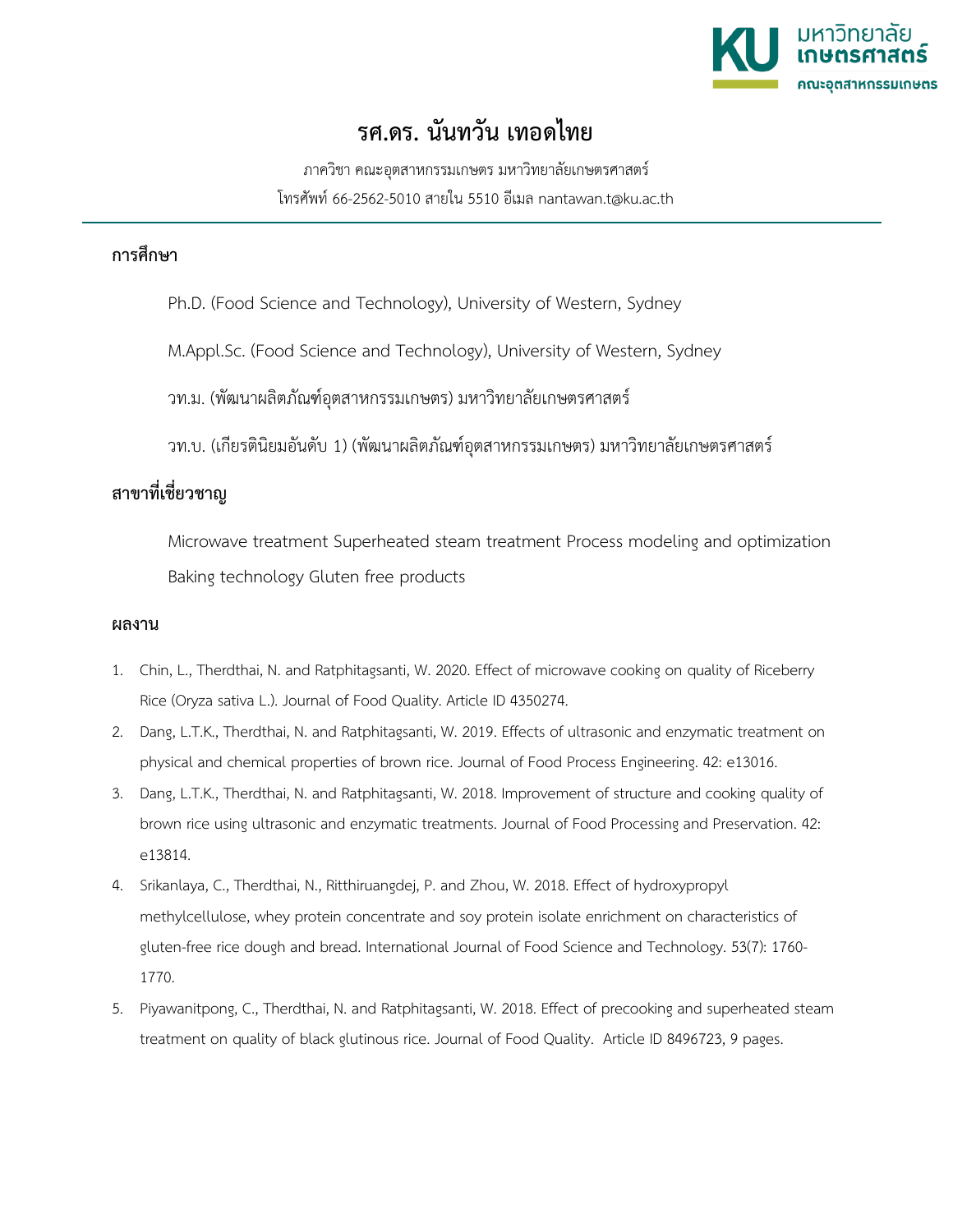

- 6. Srikanlaya, C., Therdthai, N., Ritthiruangdej, P. and Zhou, W. 2017. Effect of butter content and baking condition on characteristics of the gluten-free dough and bread. International Journal of Food Science and Technology. 52(8): 1904-1913.
- 7. Horrungsiwat, S., Therdthai, N. and Ratphitagsanti, W. 2016. Effect of combined microwave-hot air drying and superheated steam drying on physical and chemical properties of rice. International Journal of Food Science and Technology. 51(8): 1851-1859.
- 8. Therdthai, N., Tanvarakom, T., Ritthiruangdej, P. and Zhou, W. 2016. Effect of microwave assisted baking on quality of rice flour bread. Journal of Food Quality. 39(4): 245-254.
- 9. Bai-Ngew, S., Therdthai, N., Dhamvithee, P. and Zhou, W. 2015. Effect of microwave vacuum drying and hot air drying on the physicochemical properties of durian flour. International Journal of Food Science and Technology. 50(2):305-312.
- 10. Bai-Ngew, S., Therdthai, N., Dhamvithee, P. and Zhou, W. 2014. A study of the effect of the drying process on the composition and physicochemical properties of flours obtained from durian fruits of two ripening stages. International Journal of Food Science and Technology. 49:230-237.
- 11. Nimmanpipug, N., Therdthai, N. and Dhamvithee, P. 2013. Characterization of osmotically dehydrated papaya with further hot air drying and microwave vacuum drying. International Journal of Food Science and Technology. 48:1193-2000.
- 12. Nimmanpipug, N. and Therdthai, N. 2013. Effect of osmotic dehydration time on hot air drying and microwave vacuum drying of papaya. Food and Applied Bioscience Journal. 1(1): 1-10.
- 13. Therdthai, N. and Visalrakkij, T. 2012. Effect of osmotic dehydration on dielectric properties, microwave vacuum drying kinetics and quality of mangosteen. International Journal of Food Science and Technology. 47:2606-2612.
- 14. Therdthai, N., Zhou, W. and Pattanapa, K. 2011. Microwave vacuum drying of osmotically dehydrated mandarin cv. (Sai-Namphaung). International Journal of Food Science and Technology, 46:2401-2407.
- 15. Therdthai, N. and Northongkom, H. 2011. Characterization of hot air drying and microwave vacuum drying of fingerroot (Boesenbergia pandurata). International Journal of Food Science and Technology. 46(3):601- 607.
- 16. Bai-Ngew, S., Therdthai, N. and Dhamvithee, P. 2011. Characterization of microwave vacuum-dried durian chips. Journal of Food Engineering, 104, 114-122.
- 17. Pattanapa, K., Therdthai, N., Chantrapornchai, W. and Zhou, W. 2010. Effect of sucrose and glycerol mixtures in the osmotic solution on characteristics of osmotically dehydrated mandarin cv. (Sai-Namphaung). International Journal of Food Science and Technology. 45 (9):1918-1924.